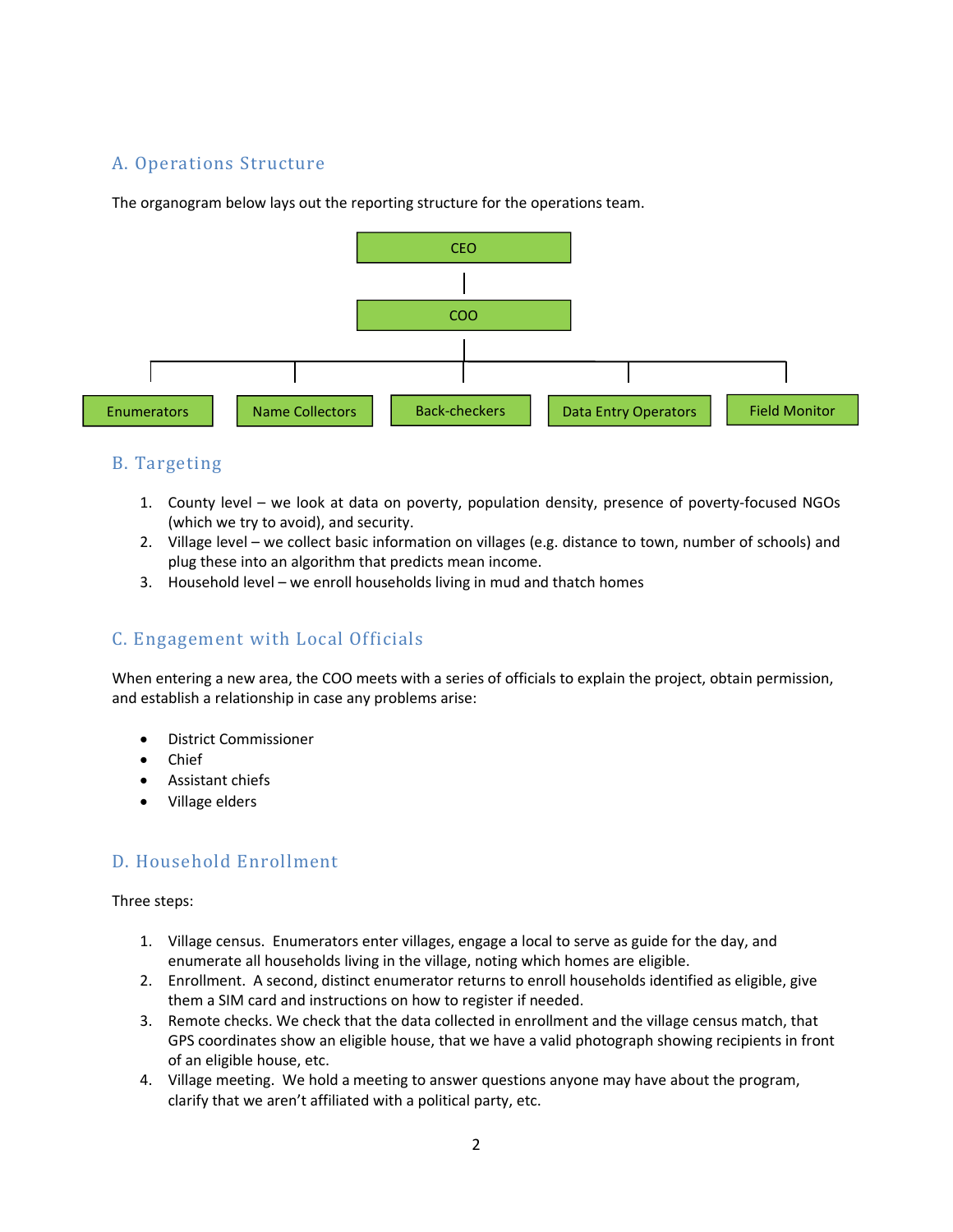- 5. Back-checking. Another enumerator, distinct from the census and enrollment workers, revisits each enrolled household to check that they eligible, didn't have to pay a bribe to enroll, etc.
- 6. Audits. The supervisor audits 15% of recipients including any who were flagged in any of the checks and including some of the work done by each field worker.
- 7. Phone checks. Our staff call recipients to check that they know what they're doing and ask if they had any problems / had to pay anyone to enroll.
- 8. ID check. When we upload transfer data to M-Pesa we check that the names on the National IDs used to register the phone numbers match the names on our records.